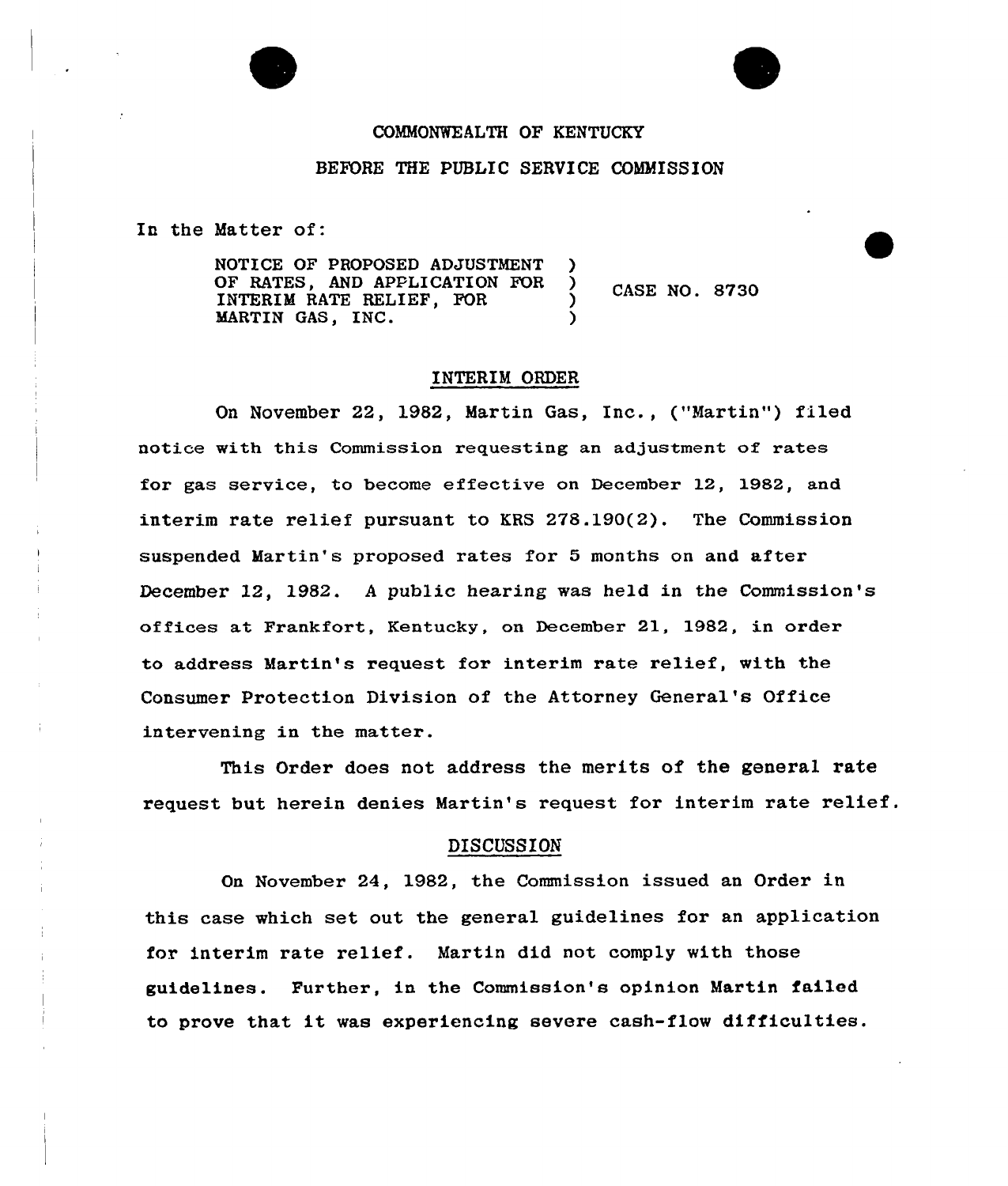Uncollectible accounts of only 2 percent of gas sales in the test period do not indicate a collection problem. Moreover, during the test period, Martin failed to request a purchased gas adjustment ("PGA") to recover the increased cost of purchased gas from its supplier, Columbia Transmission Corporation, effective on January 1, 1982, an increase of  $44.4$  cents per mcf, until February 8, 1982, and thus did not receive rates to offset the increased expenses until March 1, 1982. Since January and February gas sales mere by far the highest for the test period, Martin' cash flom mould have been significantly increased had, the PGA been requested on a timely basis. Martin is nom current with its PGAs. Therefore the Commission has no reason to believe that Martin' cash flow vill be severely impaired prior to a final decision in this case.

Martin last requested and received general rate relief in 1978. It is difficult to understand how Martin's financial condition cauld deteriorate so smiftly, especially during the winter heating season, as to have been unforeseen and thus not contemplated by its management. This Commission looks with disfavor on requests for interim relief necessitated by poor management.

IT IS THEHEPORE ORDERED that the request of Martin Gas, Inc., for interim rate relief be and it hereby is denied.

 $-2-$